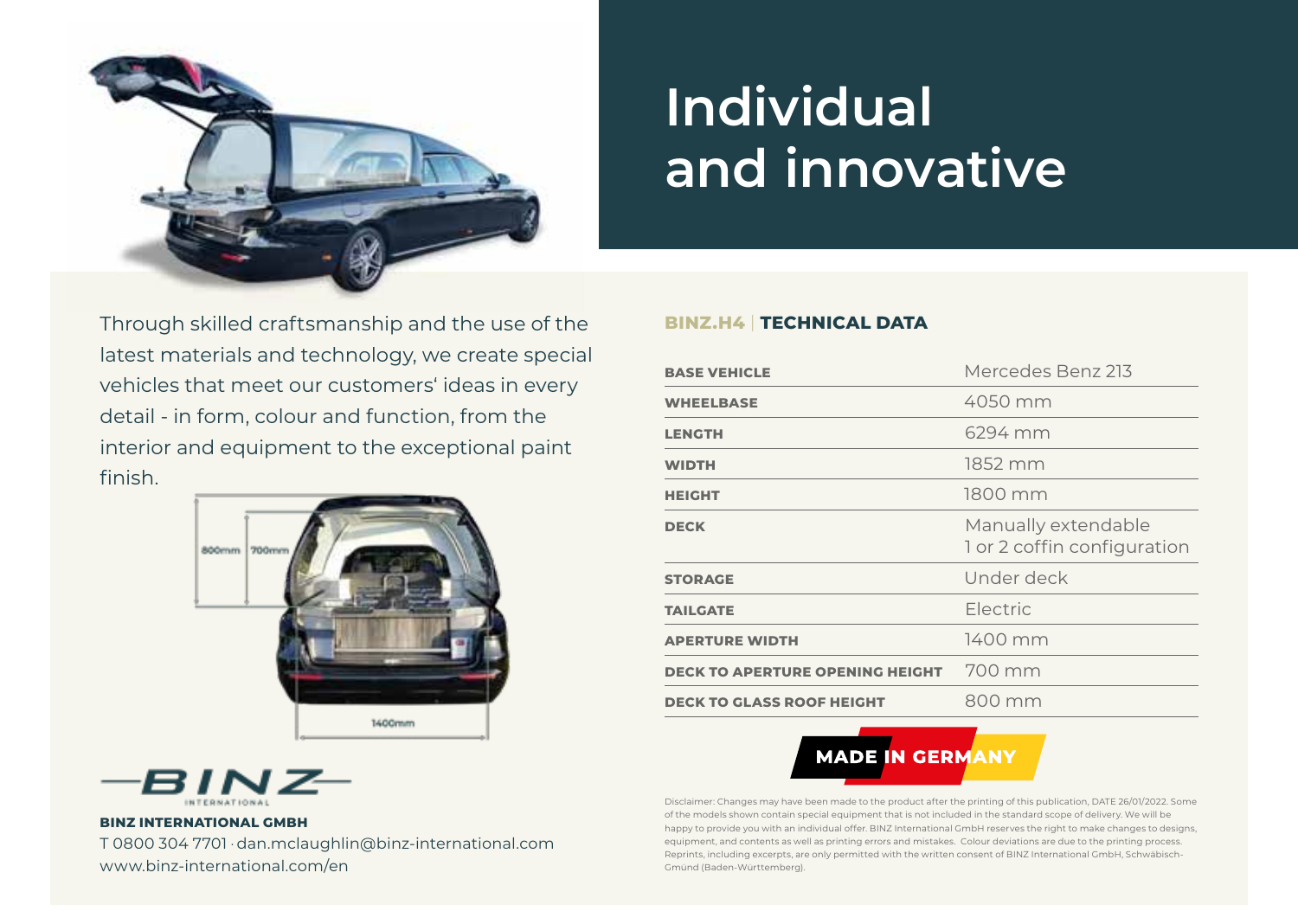



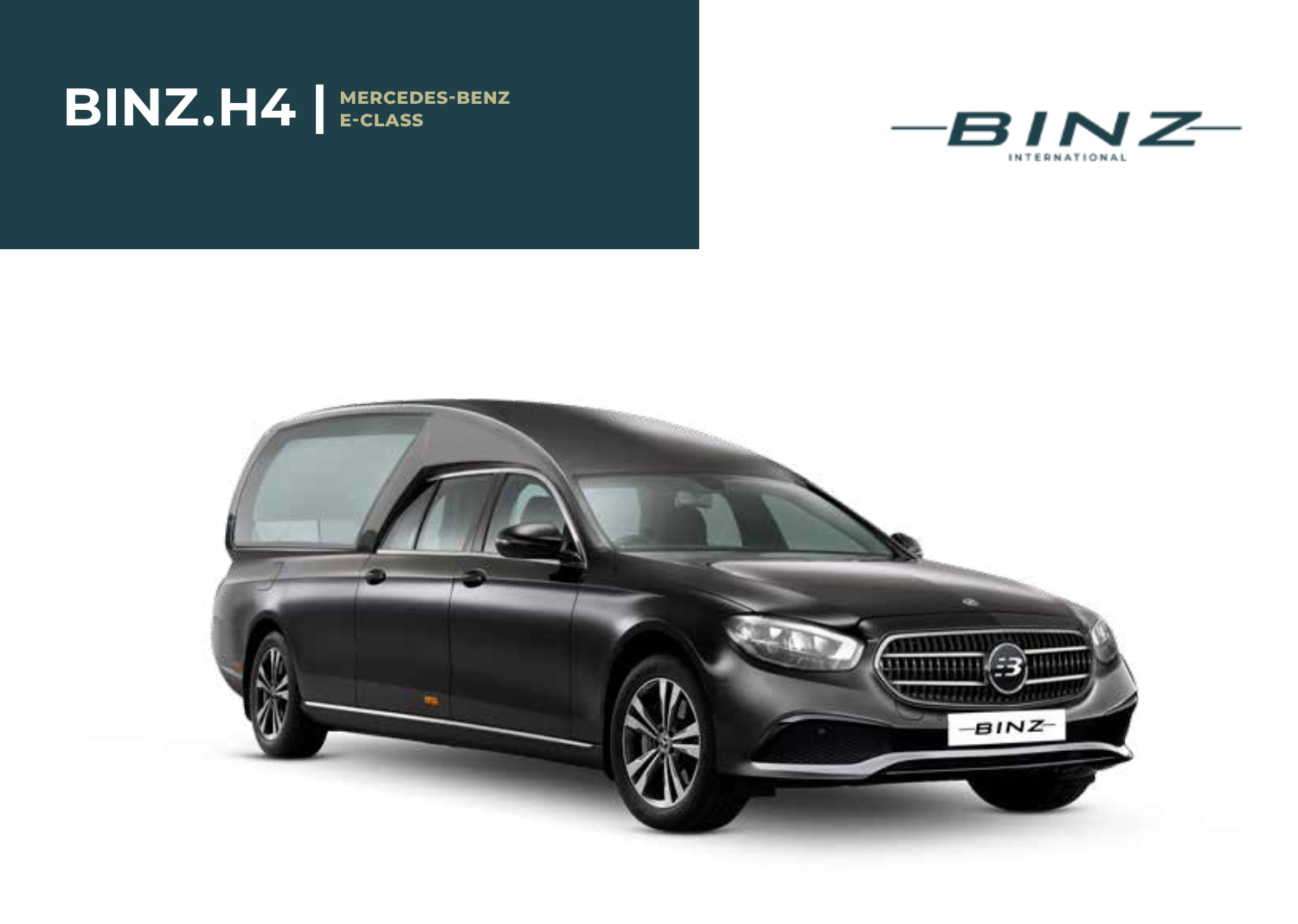### **BINZ.H4** | **MERCEDES-BENZ E-CLASS**

## **Design in a new form**

The new BINZ.H4 - elegant and efficient. Based on the Mercedes-Benz E-Class, the BINZ.H4 combines exclusive design and a truly unique driving experience together with a high-quality interior for perfect everyday use. Just as impressive as it is economical, the BINZ.H4 perfectly sets the scene for you and your business.



### **EFFICIENCY AT ITS BEST**

Ergonomic interior fittings, automatic control of windows, tailgates, and lighting plus innovative space concepts turn the BINZ.H4 into a reliable everyday work assistant.